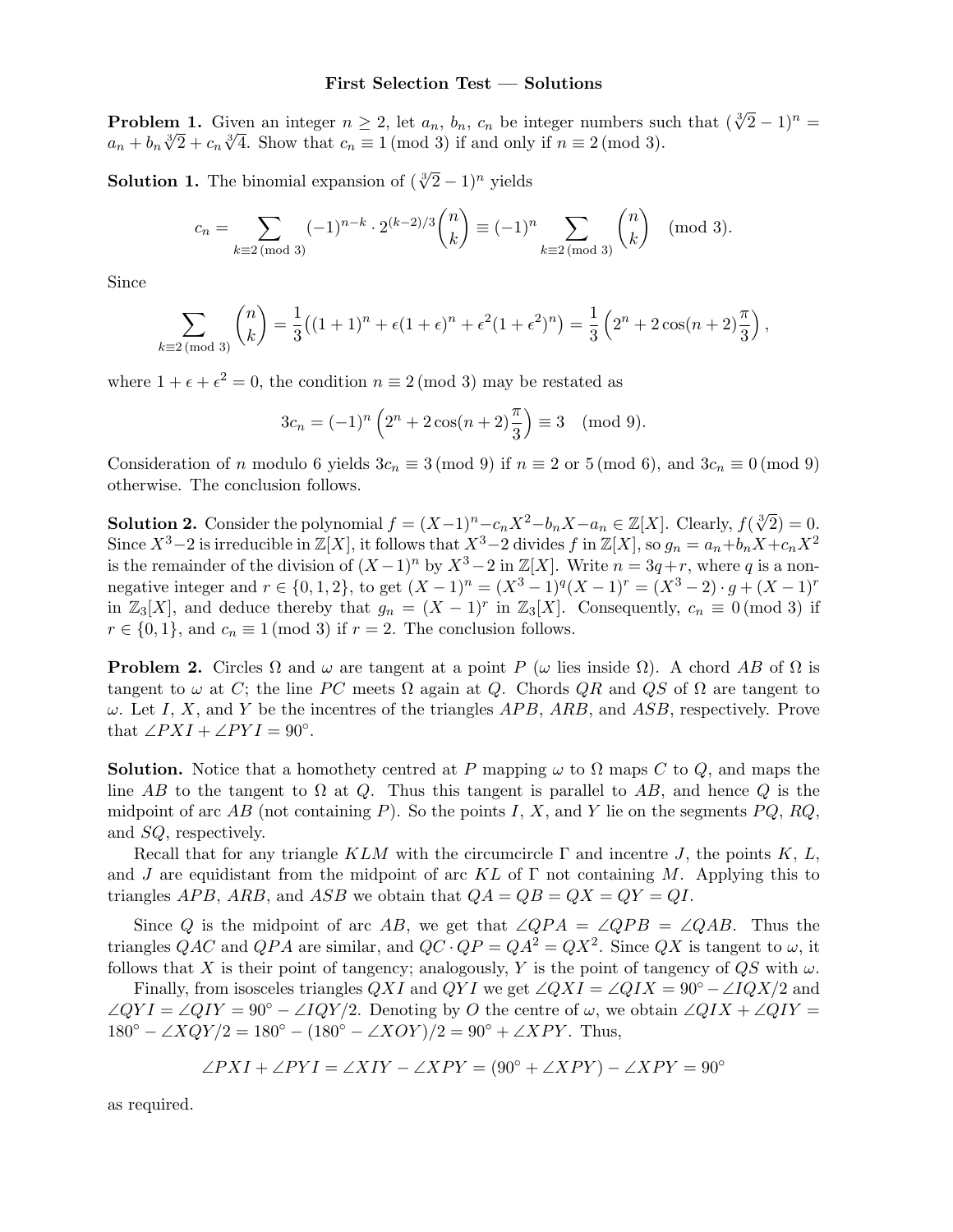

**Remark.** The relation  $QC \cdot QP = QA^2$  also follows from the inversion of pole Q interchanging the line  $AB$  and the circle  $\Omega$ ,

**Problem 3.** Determine all injective functions  $f$  of the set of positive integers into itself satisfying the following condition: If S is a finite set of positive integers such that  $\sum_{s\in S} 1/s$  is an integer, then  $\sum_{s \in S} 1/f(s)$  is also an integer.

Solution. We shall prove that the identity is the unique function satisfying the conditions in the statement. Clearly,  $f(1) = 1$ , so  $f(n) \geq 2$  if  $n \geq 2$ , by injectivity. We will use the following well-known result.

Egyptian fractions theorem. For every positive rational  $q$  and positive integer  $N$ , there exists a set  $\{n_1, \ldots, n_k\}$  of positive integers such that  $n_i > N$  for every  $i = 1, 2, \ldots, k$ , and

$$
q = \sum_{i=1}^{k} \frac{1}{n_i}.
$$

 $\sum_{s \in S} 1/s$ , where S is a set of integers greater than  $n(n + 1)$ , and get thereby Now, consider an integer  $n \geq 2$  and use the Egyptian fractions theorem to write  $1 - 1/n =$ 

$$
1 = \frac{1}{n} + \sum_{s \in S} \frac{1}{s} = \frac{1}{n+1} + \frac{1}{n(n+1)} + \sum_{s \in S} \frac{1}{s}.
$$

Consequently,

$$
\frac{1}{f(n)} + \sum_{s \in S} \frac{1}{f(s)} \quad \text{and} \quad \frac{1}{f(n+1)} + \frac{1}{f(n(n+1))} + \sum_{s \in S} \frac{1}{f(s)}
$$

both are positive integers, so

$$
\frac{1}{f(n+1)} + \frac{1}{f(n(n+1))} - \frac{1}{f(n)}
$$

is an integer. Since

$$
-\frac{1}{2} \le -\frac{1}{f(n)} < \frac{1}{f(n+1)} + \frac{1}{f(n(n+1))} - \frac{1}{f(n)} < \frac{1}{f(n+1)} + \frac{1}{f(n(n+1))} \le \frac{1}{2} + \frac{1}{2} = 1,
$$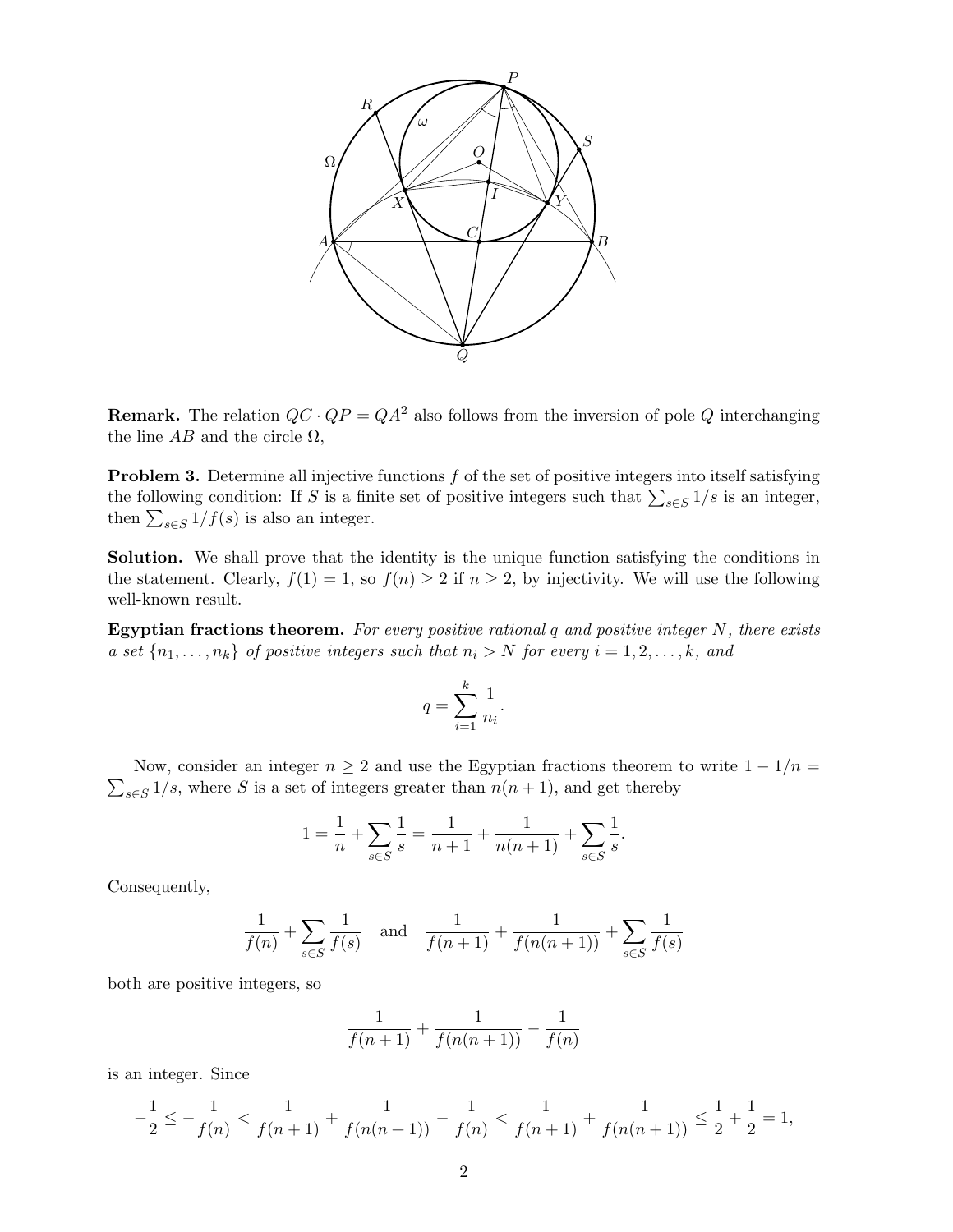it follows that

$$
\frac{1}{f(n)} = \frac{1}{f(n+1)} + \frac{1}{f(n(n+1))}.
$$

In particular, f is strictly increasing, so  $f(n) \geq n$ .

Finally, proceed by induction on  $n \geq 2$  to prove that  $f(n) = n$ . To show that  $f(2) = 2$ , simply notice that  $2/f(2) = 1/f(2) + 1/f(3) + 1/f(6)$  is a positive integer not exceeding 1. To complete the proof, let  $f(n) = n$  for some  $n \geq 2$  and write

$$
\frac{1}{n} = \frac{1}{f(n)} = \frac{1}{f(n+1)} + \frac{1}{f(n(n+1))} \le \frac{1}{n+1} + \frac{1}{n(n+1)} = \frac{1}{n}
$$

to conclude that  $f(n+1) = n+1$ .

Remark. We do not need the full version of the Egyptian fractions theorem. In fact, all we need in the solution above is the lemma below.

**Lemma.** For every integer  $n \geq 2$ , there exists a set  $S_n$  with  $\sum_{s \in S_n} 1/s = 1$  such that  $n \in S_n$ , but  $n+1$ ,  $n(n+1) \notin S_n$ .

Here we present a direct proof of this Lemma.

For each  $n \in \{2, 3, 4, 5\}$  one of the the sets  $\{2, 3, 6\}, \{2, 4, 6, 12\}, \text{ and } \{2, 5, 7, 12, 20, 42\}$  fits. Now assume that  $n \geq 6$  and perform the following steps, starting with the set  $S = \{2, 3, 6\}$ .

**Step 1.** Let  $k = \max S$ ; if  $k(k+1) \leq n$  then replace k with  $\{k+1, k(k+1)\}$  and repeat this step. At the end, we arrive to a set S with  $k = \max S$  such that  $k \leq n < k(k+1)$ . If  $k = n$  then we are done; otherwise we proceed to Step 2.

Step 2. Replace k by  $\{n\} \cup \{k(k+1), (k+1)(k+2), \ldots, n(n-1)\}$  obtaining the set S'. Notice that  $n+1 \leq k(k+1)$ ,  $n(n+1) > \max S'$ ; thus, if  $n+1 < k(k+1)$  then we are done. Otherwise, replace  $k(k + 1)$  by  ${k(k + 1) + 1, k(k + 1)(k(k + 1) + 1)}$  obtaining the desired set.

**Problem 4.** Let n be an integer greater than 1. The set S of all diagonals of a  $(4n - 1)$ -gon is partitioned into k sets,  $S_1, \ldots, S_k$ , so that, for every pair of distinct indices i and j, some diagonal in  $S_i$  crosses some diagonal in  $S_j$ ; that is, the two diagonals share an interior point. Determine the largest possible value of  $k$  in terms of  $n$ .

**Solution.** The required maximum is  $k = (n-1)(4n-1)$ . Notice that  $|S| = 2(n-1)(4n-1)$ . Assume first that  $k > (n-1)(4n-1)$ . Then there exists a set  $S_i$  with  $|S_i| = 1$ . Let  $S_i = \{d\},$ and assume that there are  $v$  vertices on one side of  $d$ ; then the number of vertices on the other side is  $4n-3-v$ , and the total number of diagonals having a common interior point with d is  $v(4n-3-v) \leq (2n-2)(2n-1)$ . Since each  $S_j$  with  $j \neq i$  contains such a diagonal, we obtain  $k \leq (2n-2)(2n-1)+1 = (n-1)(4n-1)-(n-2) \leq (n-1)(4n-1)$  – a contradiction.

Now it remains to construct a partition with  $k = (n-1)(4n-1)$ . Let us enumerate the vertices  $A_1, \ldots, A_{4n-1}$  consecutively; we assume that the enumeration is cyclic, thus  $A_{i+(4n-1)} =$  $A_i$ . Now, for every  $t = 2, 3, \ldots, n$  and every  $i = 1, 2, \ldots, 4n - 1$ , let us define the set  $S_{t,i} =$  ${A_iA_{i+t}, A_{i+t-1}A_{i+2n}}.$ 

It is easy to see that the  $(n-1)(4n-1)$  sets  $S_{t,i}$  form a partition of S; we claim that this partition satisfies the problem condition. Consider two sets  $S_{t,i}$  and  $S_{t',i'}$ ; by the cyclic symmetry we may assume that  $i = 0$ . One can easily observe that a diagonal d has no common interior points with the diagonals from  $S_{t,0}$  if and only if its endpoints are both contained in one of the sets

$$
\{A_0, A_1, \ldots, A_{t-1}\}, \{A_t, A_{t+1}, \ldots, A_{2n}\}, \{A_{2n}, A_{2n+1}, \ldots, A_{4n-1}\}\
$$